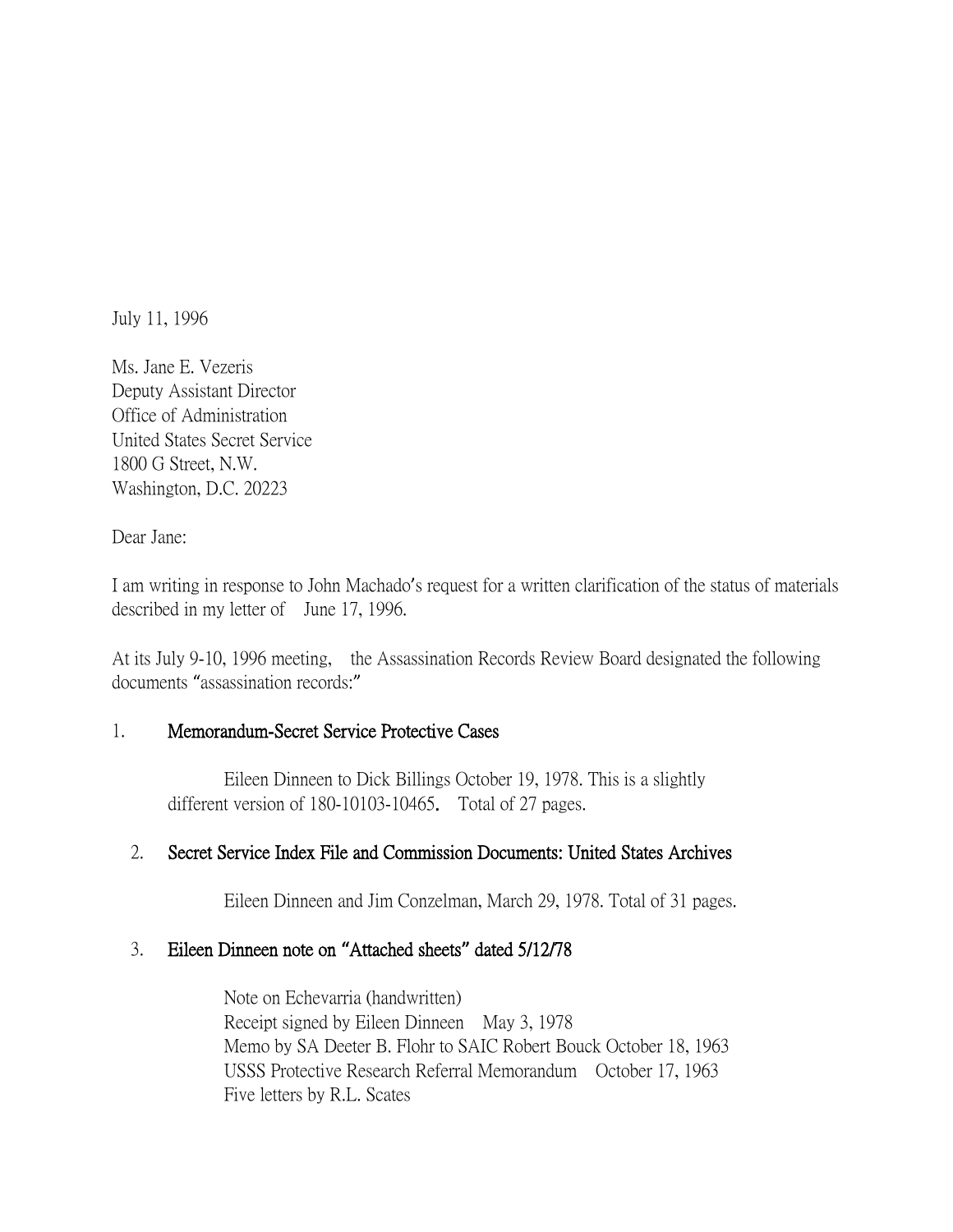#### 4. Team Four Interviews

Three-page list and Interview Sheet-Warren Taylor June 14, 1978 (2 pages)

## 5. Attempt to Kidnap Caroline Kennedy, March 1961

Eileen Dinneen to Lee Mathews June 13, 1978 (5 pages)

## 6. Information Obtained from the 413 Computer Print-outs

Eileen Dinneen June 8, 1978 (3 pages)

## 7. S.S. Index Cards and Control Number Reports

James Conzelman/Eileen Dinneen April 4, 1978. The first five pages have already been released as HSCA No. 006939.

#### 8. Copies for House Select Committee

Eileen Dinneen 3/20/78 (3 pages)

## 9. Document #006256 re Briefing Papers

## 10. [Notes on] Secret Service Threat Files

3 pages

# 11. The Secret Service is Authorized to Protect

7 printed pages

## 12. Miscellaneous Notes

14 pages

We request that you follow the procedures outlined in our May 29, 1996 letter to process these records and that you complete this process by September 16, 1996, so that the Review Board can make its final determinations.